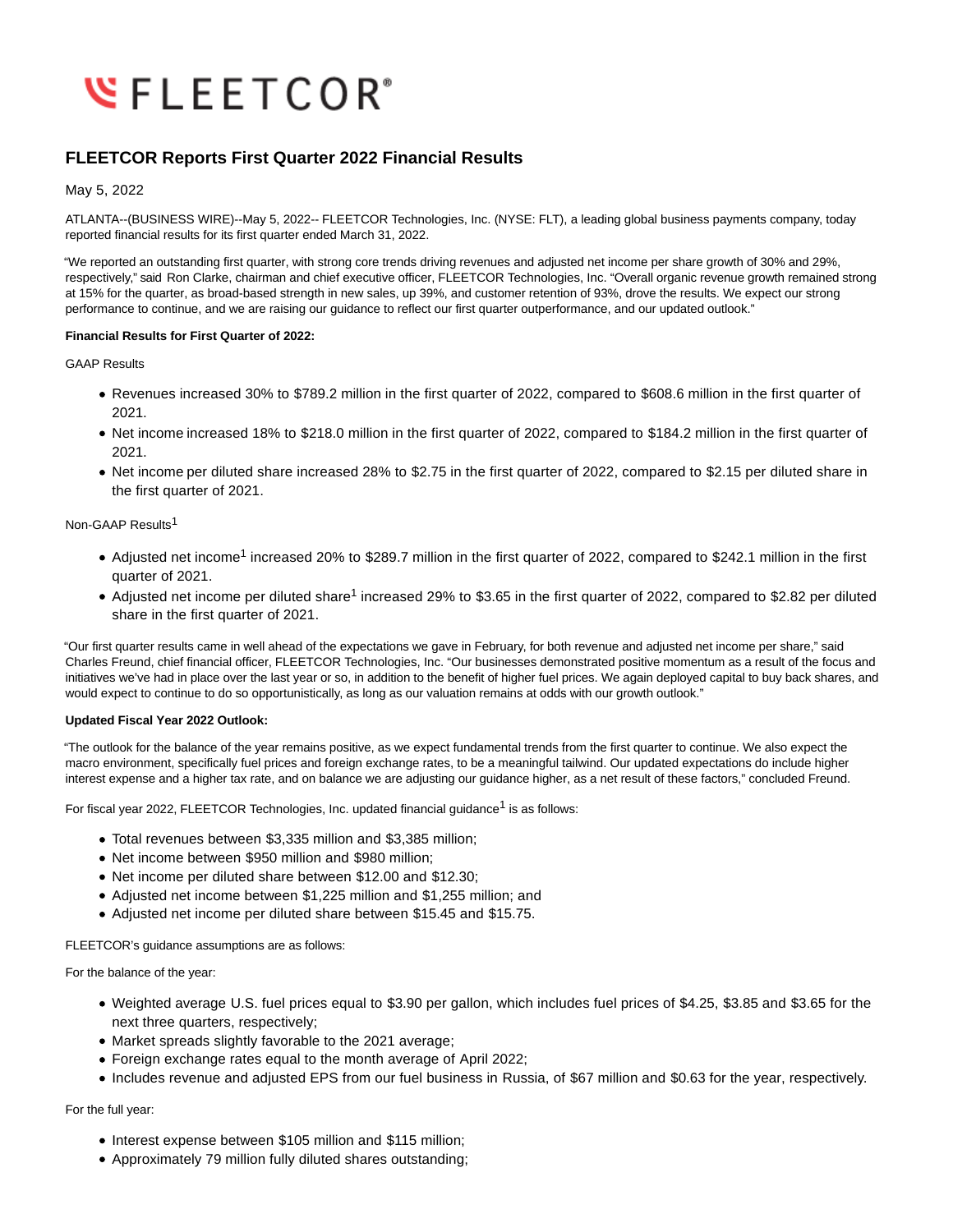- A tax rate of 26% to 27%;
- No impact related to acquisitions not already closed.

#### **Second Quarter of 2022 Outlook:**

The Company currently expects second quarter revenues between \$805 million and \$825 million, and adjusted net income per diluted share between \$3.80 and \$3.90, including our Russia business.

[1] Reconciliations of GAAP results to non-GAAP results are provided in Exhibit 1 attached. Additional supplemental data is provided in Exhibits 2-3 and 5, and segment information is provided in Exhibit 4. A reconciliation of GAAP guidance to non-GAAP guidance is provided in Exhibit 6.

#### **Conference Call:**

The Company will host a conference call to discuss first quarter 2022 financial results today at 5:30 pm ET. Hosting the call will be Ron Clarke, chief executive officer, Charles Freund, chief financial officer and Jim Eglseder, investor relations. The conference call can be accessed live via webcast from the Company's investor relations website at [http://investor.fleetcor.com.](https://cts.businesswire.com/ct/CT?id=smartlink&url=http%3A%2F%2Finvestor.fleetcor.com&esheet=52710149&newsitemid=20220505006108&lan=en-US&anchor=http%3A%2F%2Finvestor.fleetcor.com&index=1&md5=2084e6bc5b470196e131049ffb055154) A replay will be available one hour after the call and can be accessed by dialing (888) 909-1192 or (236) 714-4293 for international callers; the conference ID is 3689376. The replay will be available until Thursday, May 19, 2022. Prior to the conference call, the Company will post supplemental financial information that will be discussed during the call and live webcast.

#### **Forward-Looking Statements:**

This press release contains forward-looking statements within the meaning of the federal securities laws.

Statements that are not historical facts, including statements about FLEETCOR's beliefs, assumptions, expectations and future performance, are forward-looking statements. Forward-looking statements can be identified by the use of words such as "anticipate," "intend," "believe," "estimate," "plan," "seek," "project" or "expect," "may," "will," "would," "could" or "should," the negative of these terms or other comparable terminology.

These forward-looking statements are not a guarantee of performance, and you should not place undue reliance on such statements. We have based these forward-looking statements largely on preliminary information, internal estimates and management assumptions, expectations and plans about future conditions, events and results. Forward-looking statements are subject to many uncertainties and other variable circumstances, such as regulatory measures, voluntary actions, or changes in consumer preferences, that impact our transaction volume, including social distancing, shelterin-place, shutdowns of nonessential businesses and similar measures imposed or undertaken in an effort to contain and mitigate the spread of the coronavirus (including any variants thereof, "COVID-19") or new outbreaks thereof, including in China; the impact of vaccine mandates on our workforce in certain jurisdictions; adverse changes or volatility in fuel prices and spreads and the current inflationary environment; adverse changes in program fees or charges we may collect, whether through legal, regulatory or contractual changes; adverse outcomes with respect to current and future legal proceedings or investigations, including without limitation, the FTC lawsuit, or actions of governmental, regulatory or quasi-governmental bodies or standards or industry organizations with respect to our payment cards; delays or failures associated with implication of, or adaption to, new technology, changes in credit risk of customers and associated losses; failure to maintain or renew key business relationships; failure to maintain competitive product offerings; failure to complete, or delays in completing, acquisitions, new partnerships or customer arrangements; and to successfully integrate or otherwise achieve anticipated benefits from such acquisitions, partnerships, and customer arrangements; failure to successfully expand and manage our business internationally; and other risks related to our international operations, including the impact of the conflict between Russia and Ukraine on our business and operations, the potential impact to our business as a result of the United Kingdom's referendum to leave the European Union; the impact of foreign exchange rates on operations, revenues and income; and the failure or compromise of our data centers and other information technology assets; as well as the other risks and uncertainties identified under the caption "Risk Factors" in FLEETCOR's Annual Report on Form 10-K for the year ended December 31, 2021 filed with the Securities and Exchange Commission ("SEC") on March 1, 2022 and subsequent filings with the SEC made by us. These factors could cause our actual results and experience to differ materially from any forward-looking statement made herein. The forward-looking statements included in this press release are made only as of the date hereof and we do not undertake, and specifically disclaim, any obligation to update any such statements as a result of new information, future events or developments, except as specifically stated or to the extent required by law. You may access FLEETCOR's SEC filings for free by visiting the SEC web site a[t www.sec.gov.](http://www.sec.gov/)

#### **About Non-GAAP Financial Measures:**

This press release includes non-GAAP financial measures, which are used by the Company as supplemental measures to evaluate its overall operating performance. The Company's definitions of the non-GAAP financial measures used herein may differ from similarly titled measures used by others, including within its industry. By providing these non-GAAP financial measures, together with reconciliations to the most directly comparable GAAP financial measures, we believe we are enhancing investors' understanding of our business and our results of operations, as well as assisting investors in evaluating how well we are executing strategic initiatives. See the appendix for additional information regarding these non-GAAP financial measures and a reconciliation to the most directly comparable GAAP measure.

Adjusted net income is calculated as net income, adjusted to eliminate (a) non-cash stock based compensation expense related to share based compensation awards, (b) amortization of deferred financing costs, discounts, intangible assets, and amortization of the premium recognized on the purchase of receivables, (c) integration and deal related costs, and (d) other non-recurring items, including unusual credit losses occurring largely, but not necessarily exclusively, due to COVID-19, the impact of discrete tax items, impairment charges, asset write-offs, restructuring costs, gains due to disposition of assets/businesses, loss on extinguishment of debt, and legal settlements. We calculate adjusted net income and adjusted net income per diluted share to eliminate the effect of items that we do not consider indicative of our core operating performance.

Adjusted net income and adjusted net income per diluted share are supplemental measures of operating performance that do not represent and should not be considered as an alternative to net income, net income per diluted share or cash flow from operations, as determined by U.S. generally accepted accounting principles, or U.S. GAAP. We believe it is useful to exclude non-cash share-based compensation expense from adjusted net income because non-cash equity grants made at a certain price and point in time do not necessarily reflect how our business is performing at any particular time and share based compensation expense is not a key measure of our core operating performance. We also believe that amortization expense can vary substantially from company to company and from period to period depending upon their financing and accounting methods, the fair value and average expected life of their acquired intangible assets, their capital structures and the method by which their assets were acquired;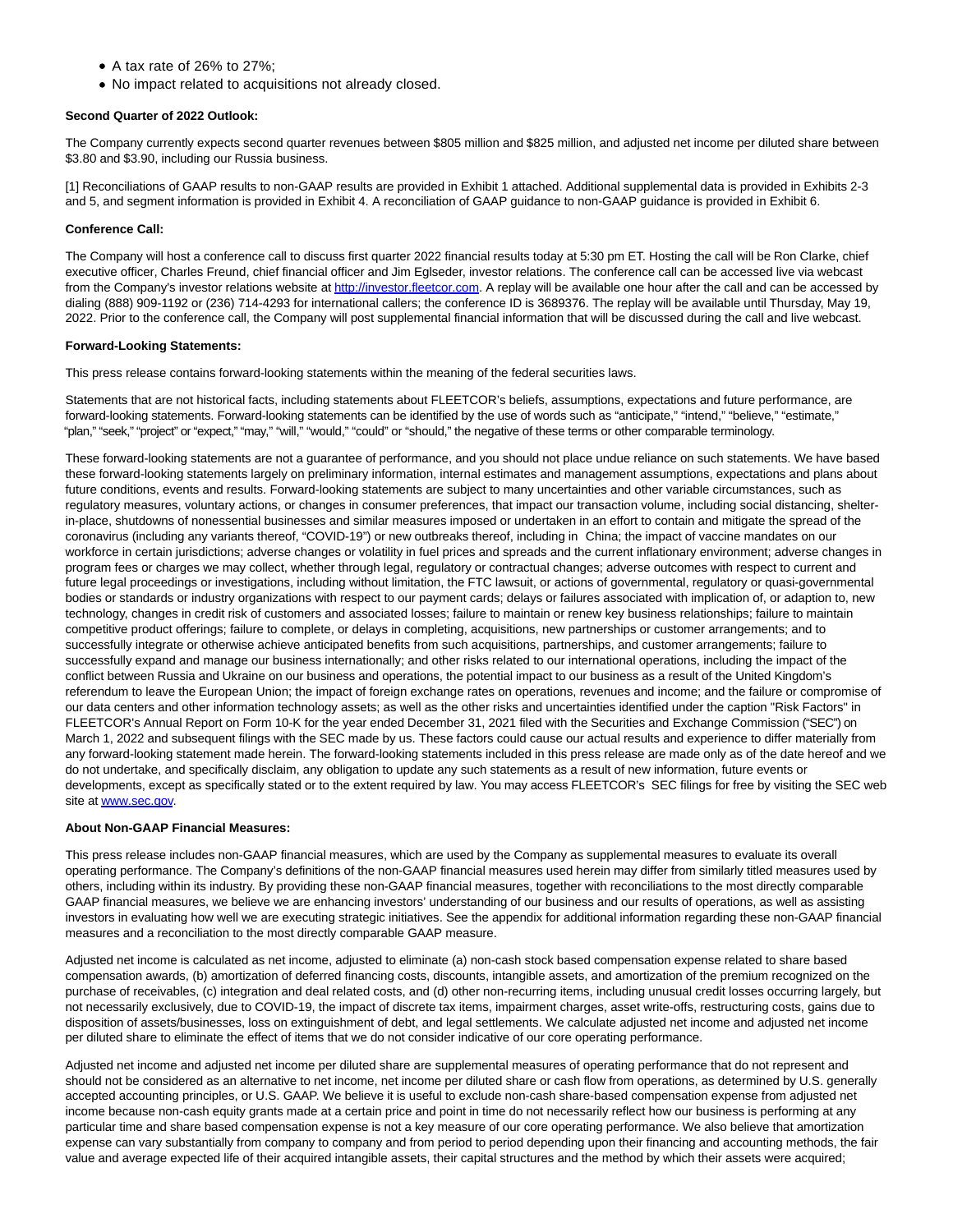therefore, we have excluded amortization expense from our adjusted net income. Integration and deal related costs represent business acquisition transaction costs, professional services fees, short-term retention bonuses and system migration costs, etc., that are not indicative of the performance of the underlying business. We also believe that certain expenses and recoveries (e.g. legal settlements, write-off of customer receivable, etc.), gains and losses on investments, and impairment charges do not necessarily reflect how our investments and business are performing. We adjust net income for the tax effect of each of these non-tax items.

Organic revenue growth is calculated as revenue growth in the current period adjusted for the impact of changes in the macroeconomic environment (to include fuel price, fuel price spreads and changes in foreign exchange rates) over revenue in the comparable prior period adjusted to include or remove the impact of acquisitions and/or divestitures and non-recurring items that have occurred subsequent to that period. We believe that organic revenue growth on a macro-neutral, one-time item, and consistent acquisition/divestiture/non-recurring item basis is useful to investors for understanding the performance of FLEETCOR.

Management uses adjusted net income, adjusted net income per diluted share and organic revenue growth:

- as measurements of operating performance because they assist us in comparing our operating performance on a consistent basis;
- for planning purposes, including the preparation of our internal annual operating budget;
- to allocate resources to enhance the financial performance of our business; and
- to evaluate the performance and effectiveness of our operational strategies.

#### **About FLEETCOR:**

FLEETCOR Technologies (NYSE: FLT) is a leading global business payments company that simplifies the way businesses manage and pay their expenses. The FLEETCOR portfolio of brands help companies automate, secure, digitize and control payments on behalf of, their employees and suppliers. FLEETCOR serves businesses, partners and merchants in North America, Latin America, Europe, and Asia Pacific. For more information, please visi[t www.FLEETCOR.com.](https://cts.businesswire.com/ct/CT?id=smartlink&url=http%3A%2F%2Fwww.FLEETCOR.com&esheet=52710149&newsitemid=20220505006108&lan=en-US&anchor=www.FLEETCOR.com&index=2&md5=52e5fe7ed244277690881cc16e67887c)

**FLEETCOR Technologies, Inc. and Subsidiaries Unaudited Consolidated Statements of Income (In thousands, except per share amounts)**

|                               | Three Months Ended March 31, |           |  |  |  |
|-------------------------------|------------------------------|-----------|--|--|--|
|                               | 2022                         | 2021      |  |  |  |
| Revenues, net                 | \$789,241                    | \$608,623 |  |  |  |
| Expenses:                     |                              |           |  |  |  |
| Processing                    | 174,194                      | 116,428   |  |  |  |
| Selling                       | 76,889                       | 52,082    |  |  |  |
| General and administrative    | 143,522                      | 108,362   |  |  |  |
| Depreciation and amortization | 76,802                       | 65,729    |  |  |  |
| Other operating, net          | 113                          | 57        |  |  |  |
| Operating income              | 317,721                      | 265,965   |  |  |  |
| Investment loss (gain)        | 152                          | (9)       |  |  |  |
| Other expense, net            | 869                          | 1,743     |  |  |  |
| Interest expense, net         | 22,030                       | 28,551    |  |  |  |
| Total other expense           | 23,051                       | 30,285    |  |  |  |
| Income before income taxes    | 294,670                      | 235,680   |  |  |  |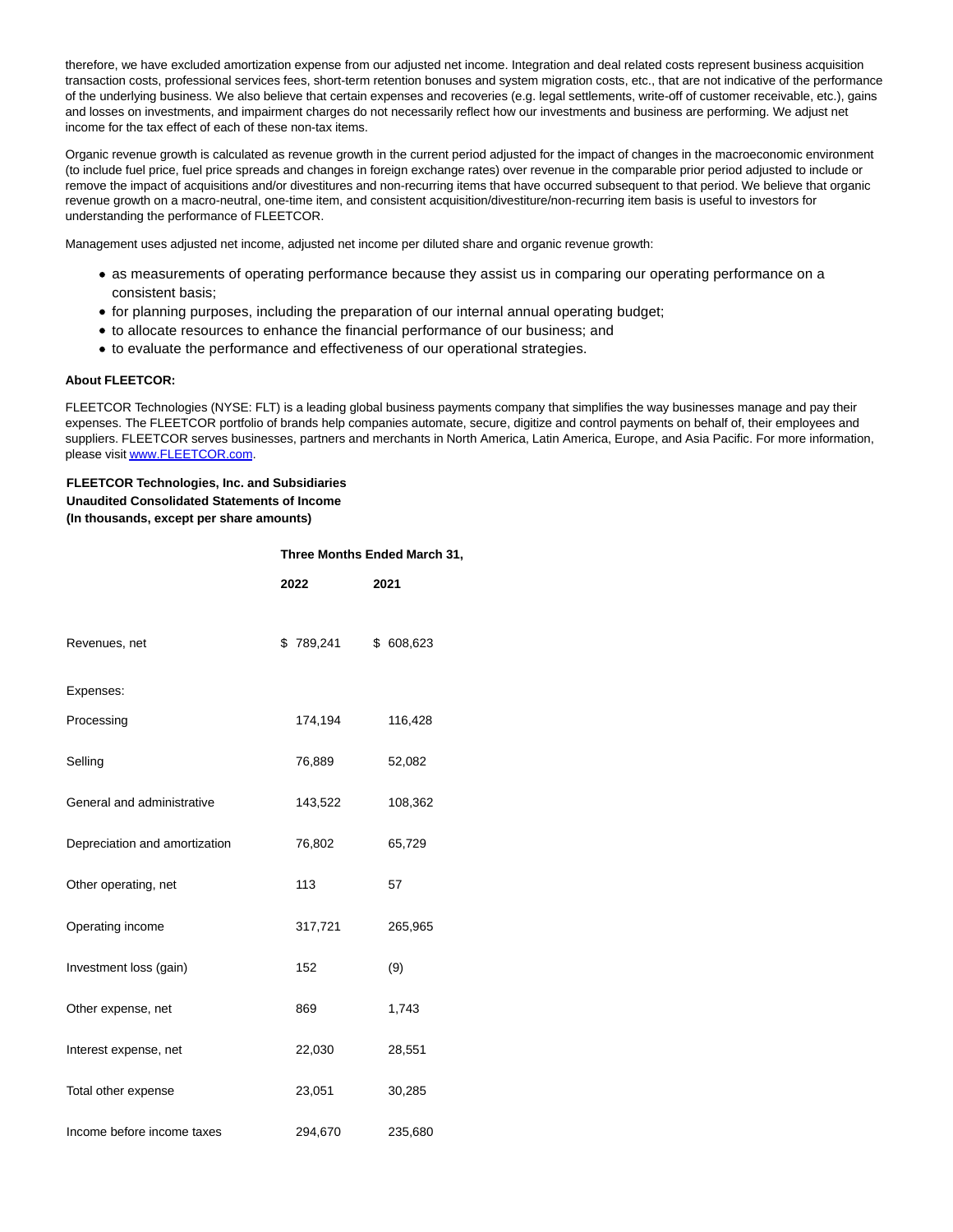| Provision for income taxes                                                                                                               |  | 76,718    |  | 51,441    |  |                           |  |             |  |  |
|------------------------------------------------------------------------------------------------------------------------------------------|--|-----------|--|-----------|--|---------------------------|--|-------------|--|--|
| Net income                                                                                                                               |  | \$217,952 |  | \$184,239 |  |                           |  |             |  |  |
| Basic earnings per share                                                                                                                 |  | \$2.80    |  | \$2.21    |  |                           |  |             |  |  |
| Diluted earnings per share                                                                                                               |  | \$2.75    |  | \$2.15    |  |                           |  |             |  |  |
| Weighted average shares outstanding:                                                                                                     |  |           |  |           |  |                           |  |             |  |  |
| Basic shares                                                                                                                             |  | 77,737    |  | 83,475    |  |                           |  |             |  |  |
| Diluted shares                                                                                                                           |  | 79,286    |  | 85,764    |  |                           |  |             |  |  |
| FLEETCOR Technologies, Inc. and Subsidiaries<br><b>Consolidated Balance Sheets</b><br>(In thousands)<br>March 31, 2022 December 31, 2021 |  |           |  |           |  |                           |  |             |  |  |
| <b>Assets</b>                                                                                                                            |  |           |  |           |  | (Unaudited)               |  |             |  |  |
| Current assets:                                                                                                                          |  |           |  |           |  |                           |  |             |  |  |
| Cash and cash equivalents                                                                                                                |  |           |  |           |  | \$1,298,226               |  | \$1,520,027 |  |  |
| Restricted cash                                                                                                                          |  |           |  |           |  | 791,212                   |  | 730,668     |  |  |
| Accounts and other receivables (less allowance)                                                                                          |  |           |  |           |  | 2,304,643                 |  | 1,793,274   |  |  |
| Securitized accounts receivable - restricted for securitization investors                                                                |  |           |  |           |  | 1,436,000                 |  | 1,118,000   |  |  |
| Prepaid expenses and other current assets                                                                                                |  |           |  |           |  | 346,165                   |  | 326,079     |  |  |
| Total current assets                                                                                                                     |  |           |  |           |  | 6,176,246                 |  | 5,488,048   |  |  |
| Property and equipment, net                                                                                                              |  |           |  |           |  | 254,432                   |  | 236,294     |  |  |
| Goodwill                                                                                                                                 |  |           |  |           |  | 5,180,832                 |  | 5,078,978   |  |  |
| Other intangibles, net                                                                                                                   |  |           |  |           |  | 2,314,338                 |  | 2,335,385   |  |  |
| Investments                                                                                                                              |  |           |  |           |  | 71,062                    |  | 52,016      |  |  |
| Other assets                                                                                                                             |  |           |  |           |  | 224,503                   |  | 213,932     |  |  |
| <b>Total assets</b>                                                                                                                      |  |           |  |           |  | \$14,221,413 \$13,404,653 |  |             |  |  |
| <b>Liabilities and Stockholders' Equity</b>                                                                                              |  |           |  |           |  |                           |  |             |  |  |
| Current liabilities:                                                                                                                     |  |           |  |           |  |                           |  |             |  |  |
| Accounts payable                                                                                                                         |  |           |  |           |  | \$1,957,054               |  | \$1,406,350 |  |  |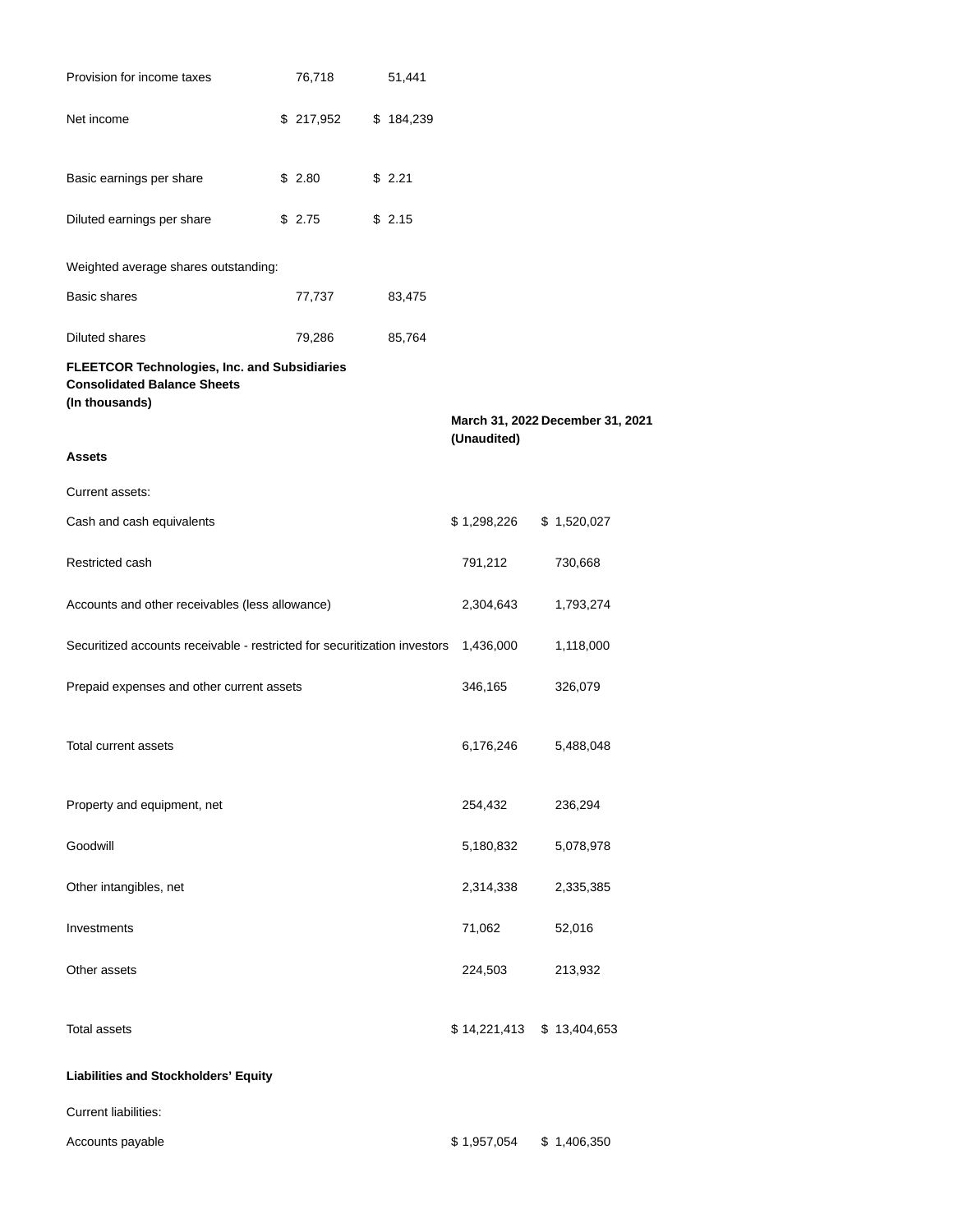| Accrued expenses                                                                                       | 376,370      | 369,054      |                              |
|--------------------------------------------------------------------------------------------------------|--------------|--------------|------------------------------|
| Customer deposits                                                                                      | 1,586,979    | 1,788,705    |                              |
| Securitization facility                                                                                | 1,436,000    | 1,118,000    |                              |
| Current portion of notes payable and lines of credit                                                   | 490,983      | 399,628      |                              |
| Other current liabilities                                                                              | 244,542      | 208,614      |                              |
| <b>Total current liabilities</b>                                                                       | 6,091,928    | 5,290,351    |                              |
| Notes payable and other obligations, less current portion                                              | 4,416,356    | 4,460,039    |                              |
| Deferred income taxes                                                                                  | 588,664      | 566,291      |                              |
| Other noncurrent liabilities                                                                           | 220,049      | 221,392      |                              |
| Total noncurrent liabilities                                                                           | 5,225,069    | 5,247,722    |                              |
| Commitments and contingencies                                                                          |              |              |                              |
| Stockholders' equity:                                                                                  |              |              |                              |
| Common stock                                                                                           | 127          | 127          |                              |
| Additional paid-in capital                                                                             | 2,920,192    | 2,878,751    |                              |
| Retained earnings                                                                                      | 6,474,394    | 6,256,442    |                              |
| Accumulated other comprehensive loss                                                                   | (1,263,437)  | (1,464,616)  |                              |
| Treasury stock                                                                                         | (5,226,860)  | (4,804,124)  |                              |
| Total stockholders' equity                                                                             | 2,904,416    | 2,866,580    |                              |
| Total liabilities and stockholders' equity                                                             | \$14,221,413 | \$13,404,653 |                              |
| FLEETCOR Technologies, Inc. and Subsidiaries<br><b>Unaudited Consolidated Statements of Cash Flows</b> |              |              |                              |
| (In thousands)                                                                                         |              |              | Three Months Ended March 31, |
|                                                                                                        |              | 2022         | 2021                         |
|                                                                                                        |              |              |                              |
| <b>Operating activities</b>                                                                            |              |              |                              |
| Net income                                                                                             |              | \$217,952    | \$184,239                    |
| Adjustments to reconcile net income to net cash (used in) provided by operating activities:            |              |              |                              |
| Depreciation                                                                                           |              | 21,140       | 17,624                       |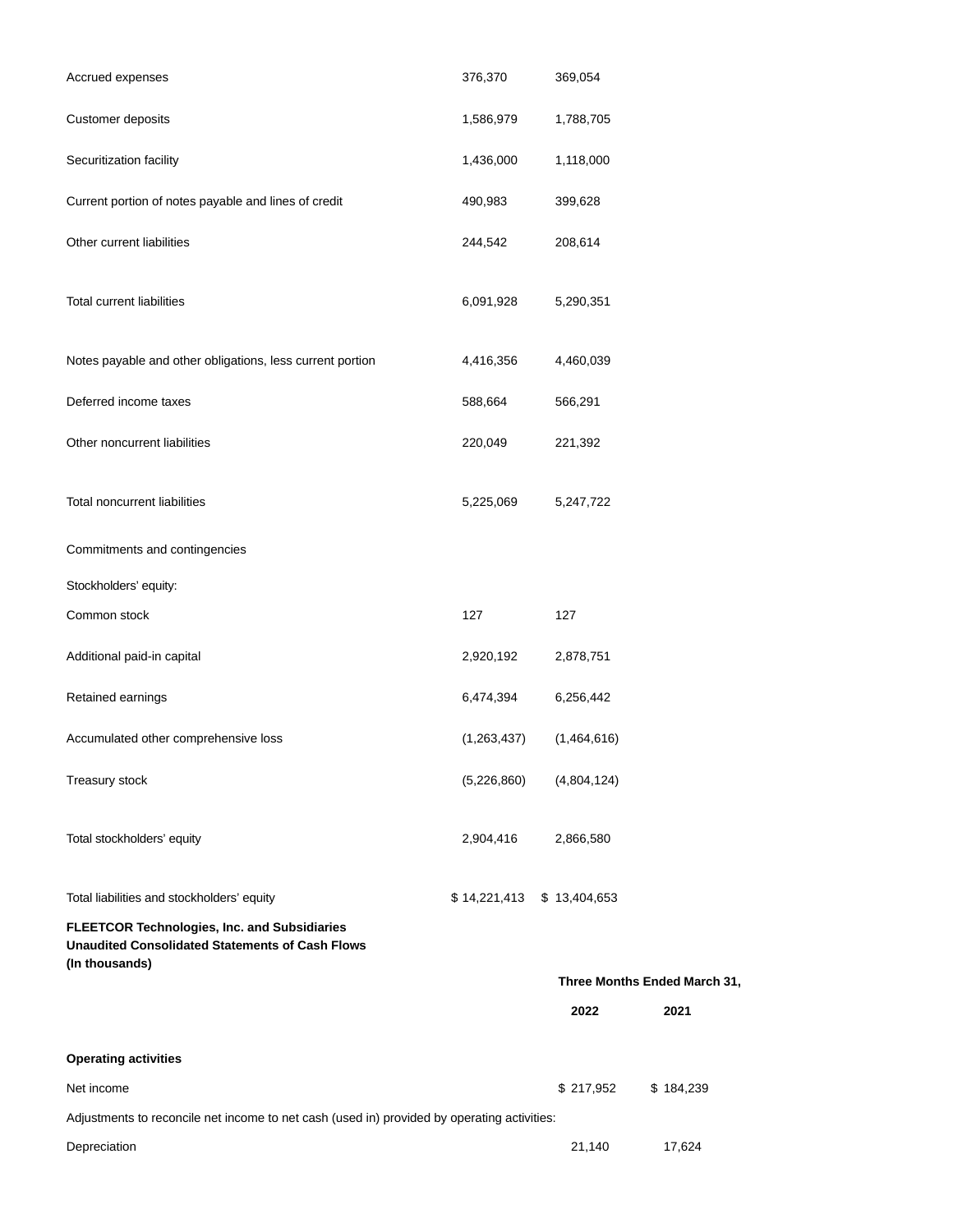| Stock-based compensation                                                        | 32,631     | 17,747     |
|---------------------------------------------------------------------------------|------------|------------|
| Provision for credit losses on accounts and other receivables                   | 25,478     | 2,477      |
| Amortization of deferred financing costs and discounts                          | 1,968      | 1,471      |
| Amortization of intangible assets and premium on receivables                    | 55,662     | 48,105     |
| Deferred income taxes                                                           | 1,900      | 4,497      |
| Investment loss (gain)                                                          | 152        | (9)        |
| Other non-cash operating loss                                                   | 113        | 57         |
| Changes in operating assets and liabilities (net of acquisitions/dispositions): |            |            |
| Accounts and other receivables                                                  | (818,969)  | (468, 593) |
| Prepaid expenses and other current assets                                       | (23, 261)  | 59,269     |
| Other assets                                                                    | (8,940)    | 4,609      |
| Accounts payable, accrued expenses and customer deposits                        | 381,921    | 206,357    |
| Net cash (used in) provided by operating activities                             | (112, 253) | 77,850     |
| <b>Investing activities</b>                                                     |            |            |
| Acquisitions, net of cash acquired                                              | (35, 864)  | (43, 727)  |
| Purchases of property and equipment                                             | (31, 387)  | (19, 526)  |
| Other                                                                           |            | 9          |
| Net cash used in investing activities                                           | (67, 251)  | (63, 244)  |
| <b>Financing activities</b>                                                     |            |            |
| Proceeds from issuance of common stock                                          | 8,810      | 27,345     |
| Repurchase of common stock                                                      | (422, 736) | (162, 041) |
| Borrowings on securitization facility, net                                      | 318,000    | 215,000    |
| Deferred financing costs paid and debt discount                                 | (337)      |            |
| Principal payments on notes payable                                             | (45,063)   | (41, 188)  |
| Borrowings from revolver                                                        | 490,000    | 330,000    |
| Payments on revolver                                                            | (400,000)  | (353, 851) |
| Borrowings (payments) on swing line of credit, net                              | 1,505      | (33, 311)  |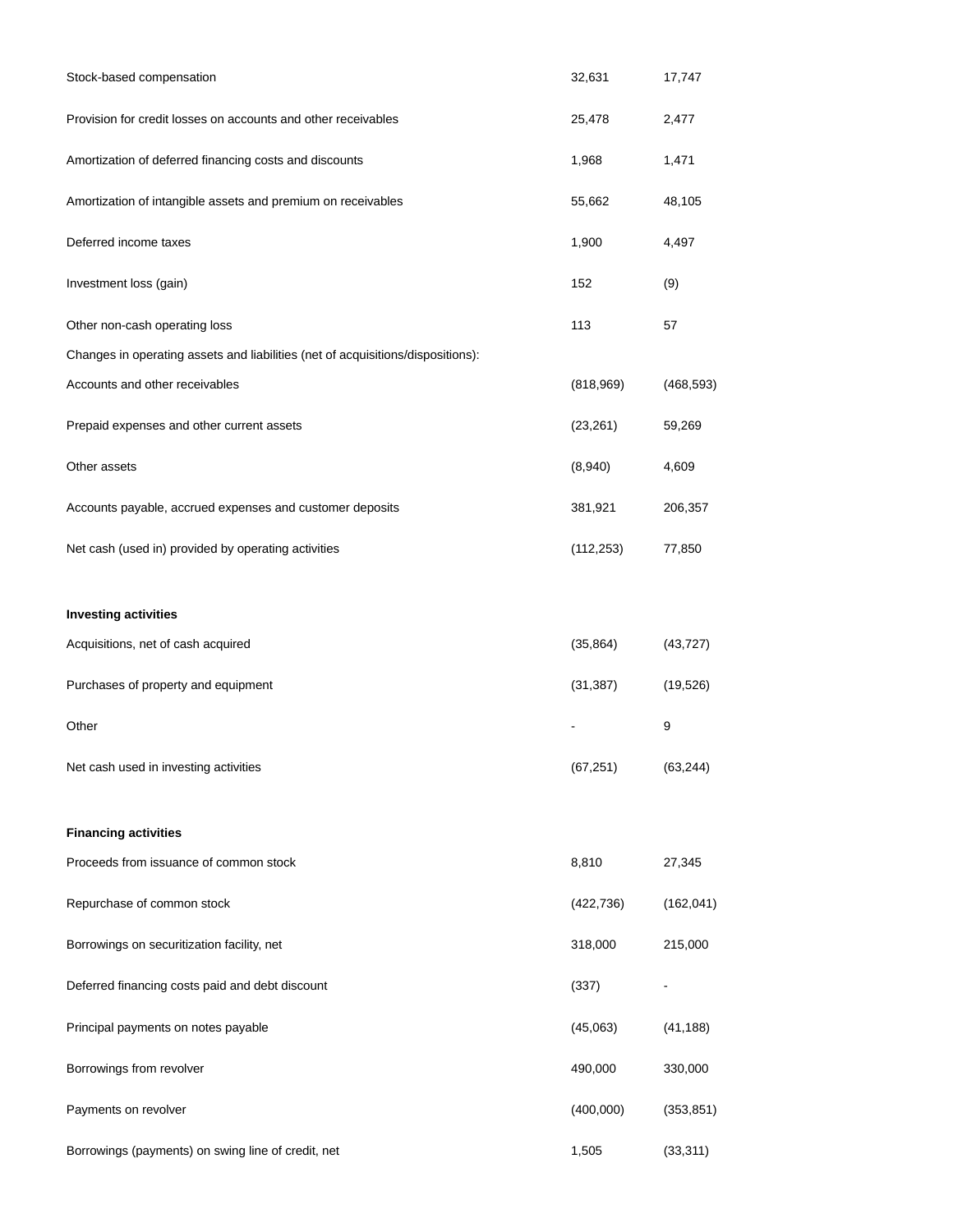| Other                                                              |             | 1,467       |
|--------------------------------------------------------------------|-------------|-------------|
| Net cash used in financing activities                              | (49, 821)   | (16, 579)   |
| Effect of foreign currency exchange rates on cash                  | 68,068      | (43, 124)   |
| Net decrease in cash and cash equivalents and restricted cash      | (161, 257)  | (45,097)    |
| Cash and cash equivalents and restricted cash, beginning of period | 2,250,695   | 1,476,619   |
| Cash and cash equivalents and restricted cash, end of period       | \$2,089,438 | \$1,431,522 |
| Supplemental cash flow information                                 |             |             |
| Cash paid for interest, net                                        | \$33,967    | \$27,732    |
| Cash paid for income taxes, net                                    | \$72,296    | \$32,041    |

## **Exhibit 1 RECONCILIATION OF NON-GAAP MEASURES (In thousands, except shares and per share amounts) (Unaudited)**

The following table reconciles net income to adjusted net income and adjusted net income per diluted share:\*

|                                             | Three Months Ended March 31, |           |           |    |           |   |
|---------------------------------------------|------------------------------|-----------|-----------|----|-----------|---|
|                                             |                              | 2022      |           |    | 2021      |   |
| Net income                                  | \$                           | 217,952   |           | \$ | 184,239   |   |
| Stock based compensation                    |                              | 32,631    |           |    | 17,747    |   |
| Amortization <sup>1</sup>                   |                              | 57,630    |           |    | 49,576    |   |
| Integration and deal related costs          |                              | 6,253     |           |    | 3,670     |   |
| Legal settlements/litigation                |                              | 435       |           |    | 3,670     |   |
| Restructuring and related (subsidies) costs |                              |           |           |    | (577)     |   |
| Other                                       |                              |           |           |    | (9)       |   |
| Total pre-tax adjustments                   |                              | 96,949    |           |    | 74,077    |   |
| Income taxes                                |                              | (25, 241) | $\lambda$ |    | (16, 169) | ) |
| Adjusted net income                         | \$                           | 289,660   |           | \$ | 242,148   |   |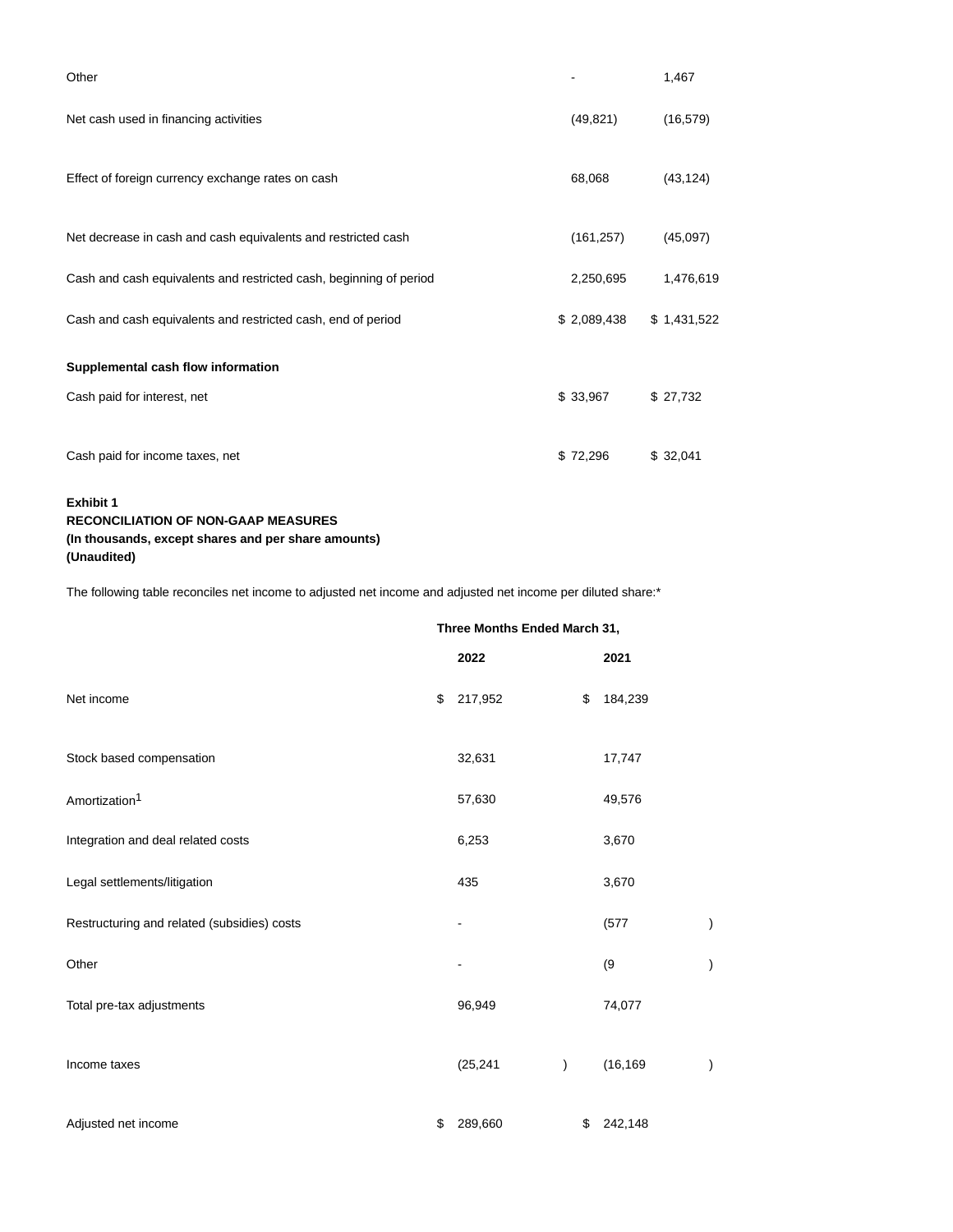| Adjusted net income per diluted share | \$3.65 | \$2.82 |
|---------------------------------------|--------|--------|
| Diluted shares                        | 79.286 | 85,764 |

1 Includes amortization related to intangible assets, premium on receivables, deferred financing costs and debt discounts.

\* Columns may not calculate due to rounding.

## **Exhibit 2**

**Key Performance Indicators, by Solution and Revenue Per Performance Metric on a GAAP Basis and Pro Forma and Macro Adjusted (In millions except revenues, net per key performance metric)**

## **(Unaudited)**

The following table presents revenue and revenue per key performance metric by solution.\*

|                                 | <b>As Reported</b><br>Three Months Ended March 31, |          |         |          | Pro Forma and Macro Adjusted <sup>2</sup><br>Three Months Ended March 31, |                              |           |                 |  |
|---------------------------------|----------------------------------------------------|----------|---------|----------|---------------------------------------------------------------------------|------------------------------|-----------|-----------------|--|
|                                 | 2022                                               | 2021     | Change  | % Change | 2022                                                                      | 2021                         |           | Change % Change |  |
| <b>FUEL</b>                     |                                                    |          |         |          |                                                                           |                              |           |                 |  |
| - Revenues, net                 | \$318.5                                            | \$261.9  | \$56.6  | 22%      | \$298.9                                                                   | \$262.0                      | \$36.9    | 14%             |  |
| - Transactions                  | 116.5                                              | 110.3    | $6.2\,$ | $6\%$    | 116.5                                                                     | 111.8                        | 4.6       | $4\%$           |  |
| - Revenues, net per transaction | \$2.73                                             | \$2.38   | \$ 0.36 | 15%      | \$2.57                                                                    | \$2.34                       | \$0.22    | 10%             |  |
| <b>CORPORATE PAYMENTS</b>       |                                                    |          |         |          |                                                                           |                              |           |                 |  |
| - Revenues, net                 | \$183.8                                            | \$116.4  | \$67.4  | 58%      | \$185.9                                                                   | \$155.6                      | \$30.3    | 19%             |  |
| - Spend volume                  | \$27,435                                           | \$18,035 | \$9,400 | 52%      |                                                                           | $$27,435$ $$25,166$ $$2,269$ |           | 9%              |  |
| - Revenues, net per spend \$    | 0.67%                                              | 0.65%    | 0.02%   | 4%       | 0.68%                                                                     | 0.62%                        | 0.06% 10% |                 |  |
| <b>TOLLS</b>                    |                                                    |          |         |          |                                                                           |                              |           |                 |  |
| - Revenues, net                 | \$84.9                                             | \$69.0   | \$16.0  | 23%      | \$81.2                                                                    | \$69.0                       | \$12.2    | 18%             |  |
| - Tags (average monthly)        | 6.1                                                | 5.8      | 0.3     | 5%       | 6.1                                                                       | 5.8                          | 0.3       | $5\%$           |  |
| - Revenues, net per tag         | \$13.86                                            | \$11.85  | \$2.01  | 17%      | \$13.26                                                                   | \$11.85                      | \$1.40    | 12%             |  |
| <b>LODGING</b>                  |                                                    |          |         |          |                                                                           |                              |           |                 |  |
| - Revenues, net                 | \$94.6                                             | \$59.0   | \$35.5  | 60%      | \$94.6                                                                    | \$77.8                       | \$16.9    | 22%             |  |
| - Room nights                   | 8.8                                                | 5.9      | 2.9     | 49%      | 8.8                                                                       | $7.3$                        | $1.5$     | 21%             |  |
| - Revenues, net per room night  | \$10.70                                            | \$9.96   | \$ 0.74 | 7%       | \$10.71                                                                   | \$10.62                      | \$0.09    | 1%              |  |
| <b>GIFT</b>                     |                                                    |          |         |          |                                                                           |                              |           |                 |  |
| - Revenues, net                 | \$43.5                                             | \$43.4   | \$0.1   | 0%       | \$43.8                                                                    | \$43.4                       | \$0.4     | 1%              |  |
| - Transactions                  | 293.0                                              | 291.1    | 1.9     | $1\%$    | 293.0                                                                     | 291.1                        | 1.9       | 1%              |  |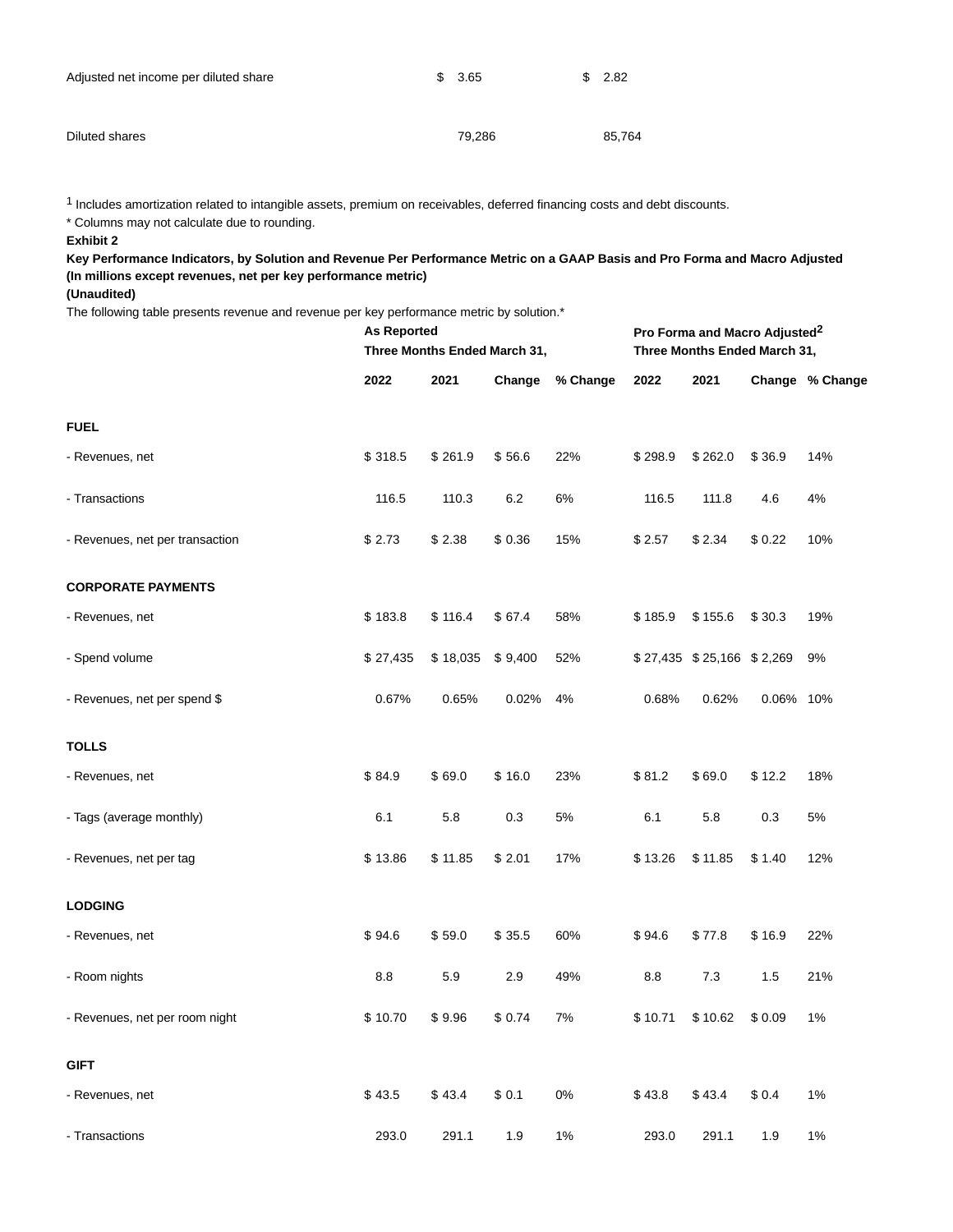| - Revenues, net per transaction       | \$0.15  | \$0.15  | \$ (0.00) | (0%) | \$0.15  | \$0.15  | \$0.00  | $0\%$ |
|---------------------------------------|---------|---------|-----------|------|---------|---------|---------|-------|
| OTHER <sup>1</sup>                    |         |         |           |      |         |         |         |       |
| - Revenues, net                       | \$63.9  | \$58.9  | \$5.0     | 9%   | \$64.2  | \$58.9  | \$5.3   | 9%    |
| - Transactions                        | 10.0    | 9.5     | 0.5       | 6%   | 10.0    | 9.5     | 0.5     | 6%    |
| - Revenues, net per transaction       | \$6.41  | \$6.23  | \$0.18    | 3%   | \$6.43  | \$6.23  | \$0.20  | 3%    |
|                                       |         |         |           |      |         |         |         |       |
| <b>FLEETCOR CONSOLIDATED REVENUES</b> |         |         |           |      |         |         |         |       |
| - Revenues, net                       | \$789.2 | \$608.6 | \$180.6   | 30%  | \$768.6 | \$666.7 | \$102.0 | 15%   |

1 Other includes telematics, maintenance, food, payroll card and transportation related businesses.

<sup>2</sup> See Exhibit 5 for a reconciliation of Pro forma and Macro Adjusted revenue by solution and metrics, non-GAAP measures, to the GAAP equivalent.

\* Columns may not calculate due to rounding.

## **Exhibit 3 Revenues by Geography and Solution (In millions) (Unaudited)**

| Revenues by Geography*                       | Three Months Ended March 31, |                              |            |  |           |      |  |
|----------------------------------------------|------------------------------|------------------------------|------------|--|-----------|------|--|
|                                              |                              | 2022                         | %          |  | 2021      | $\%$ |  |
|                                              |                              |                              |            |  |           |      |  |
| US                                           |                              | \$472                        | 60%        |  | \$370 61% |      |  |
| <b>Brazil</b>                                |                              | 103                          | 13%        |  | 82        | 13%  |  |
| <b>UK</b>                                    |                              | 95                           | 12%        |  | 76        | 12%  |  |
| Other                                        |                              | 120                          | 15%        |  | 81        | 13%  |  |
|                                              |                              |                              |            |  |           |      |  |
| Consolidated Revenues, net \$789             |                              |                              | 100% \$609 |  |           | 100% |  |
| * Columns may not calculate due to rounding. |                              |                              |            |  |           |      |  |
| Revenues by Solution*                        |                              | Three Months Ended March 31, |            |  |           |      |  |
|                                              |                              | 2022                         | %          |  | 2021 %    |      |  |
|                                              |                              |                              |            |  |           |      |  |
| Fuel                                         |                              | \$319                        | 40% \$262  |  |           | 43%  |  |
| <b>Corporate Payments</b>                    |                              | 184                          | 23%        |  | 116       | 19%  |  |
| <b>Tolls</b>                                 |                              | 85                           | 11%        |  | 69        | 11%  |  |
| Lodging                                      |                              | 95                           | 12%        |  | 59        | 10%  |  |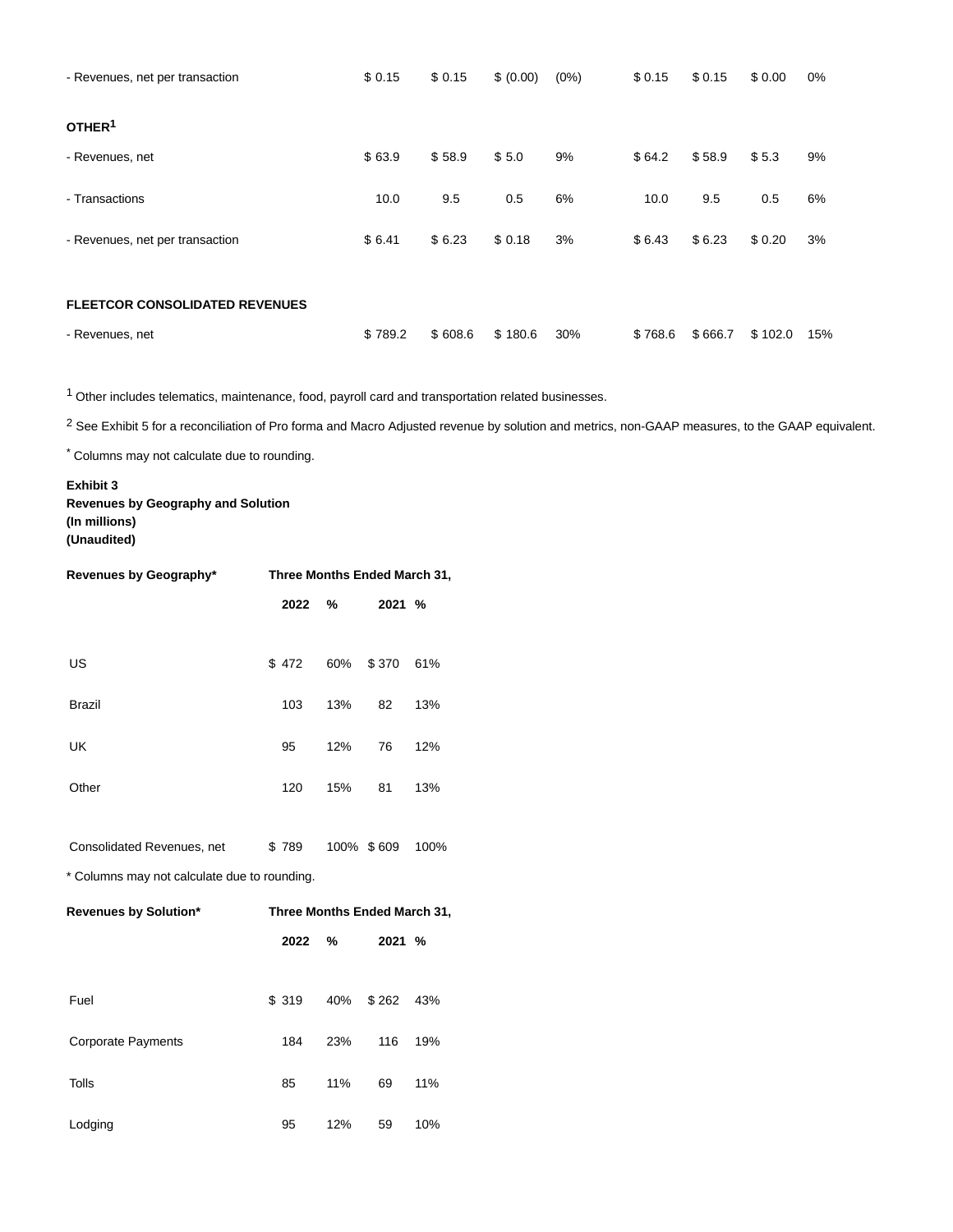| Gift                                                                                                                        | 44    | 6%                           | 43 | 7%   |         |
|-----------------------------------------------------------------------------------------------------------------------------|-------|------------------------------|----|------|---------|
| Other                                                                                                                       | 64    | 8%                           | 59 | 10%  |         |
| Consolidated Revenues, net                                                                                                  | \$789 | 100% \$609                   |    | 100% |         |
| * Columns may not calculate due to rounding.<br><b>Exhibit 4</b><br><b>Segment Results</b><br>(In thousands)<br>(Unaudited) |       |                              |    |      |         |
|                                                                                                                             |       | Three Months Ended March 31, |    |      |         |
|                                                                                                                             |       | 20221                        |    | 2021 |         |
| Revenues, net:                                                                                                              |       |                              |    |      |         |
| North America                                                                                                               | \$    | 547,382                      |    | \$   | 402,206 |
| <b>Brazil</b>                                                                                                               |       | 102,538                      |    |      | 81,923  |
| International                                                                                                               |       | 139,321                      |    |      | 124,494 |
|                                                                                                                             | \$    | 789,241                      |    | \$   | 608,623 |
| Operating income:                                                                                                           |       |                              |    |      |         |
| North America                                                                                                               | \$    | 196,930                      |    | \$   | 162,576 |
| <b>Brazil</b>                                                                                                               |       | 37,328                       |    |      | 32,225  |
| International                                                                                                               |       | 83,463                       |    |      | 71,164  |
|                                                                                                                             | \$    | 317,721                      |    | \$   | 265,965 |
| Depreciation and amortization:                                                                                              |       |                              |    |      |         |
| North America                                                                                                               | \$    | 53,307                       |    | \$   | 40,533  |
| <b>Brazil</b>                                                                                                               |       | 13,121                       |    |      | 12,287  |
| International                                                                                                               |       | 10,374                       |    |      | 12,909  |
|                                                                                                                             | \$    | 76,802                       |    | \$   | 65,729  |
| Capital expenditures:                                                                                                       |       |                              |    |      |         |
| North America                                                                                                               | \$    | 21,594                       |    | \$   | 11,530  |
| <b>Brazil</b>                                                                                                               |       | 5,978                        |    |      | 3,350   |
| International                                                                                                               |       | 3,815                        |    |      | 4,646   |
|                                                                                                                             | \$    | 31,387                       |    | \$   | 19,526  |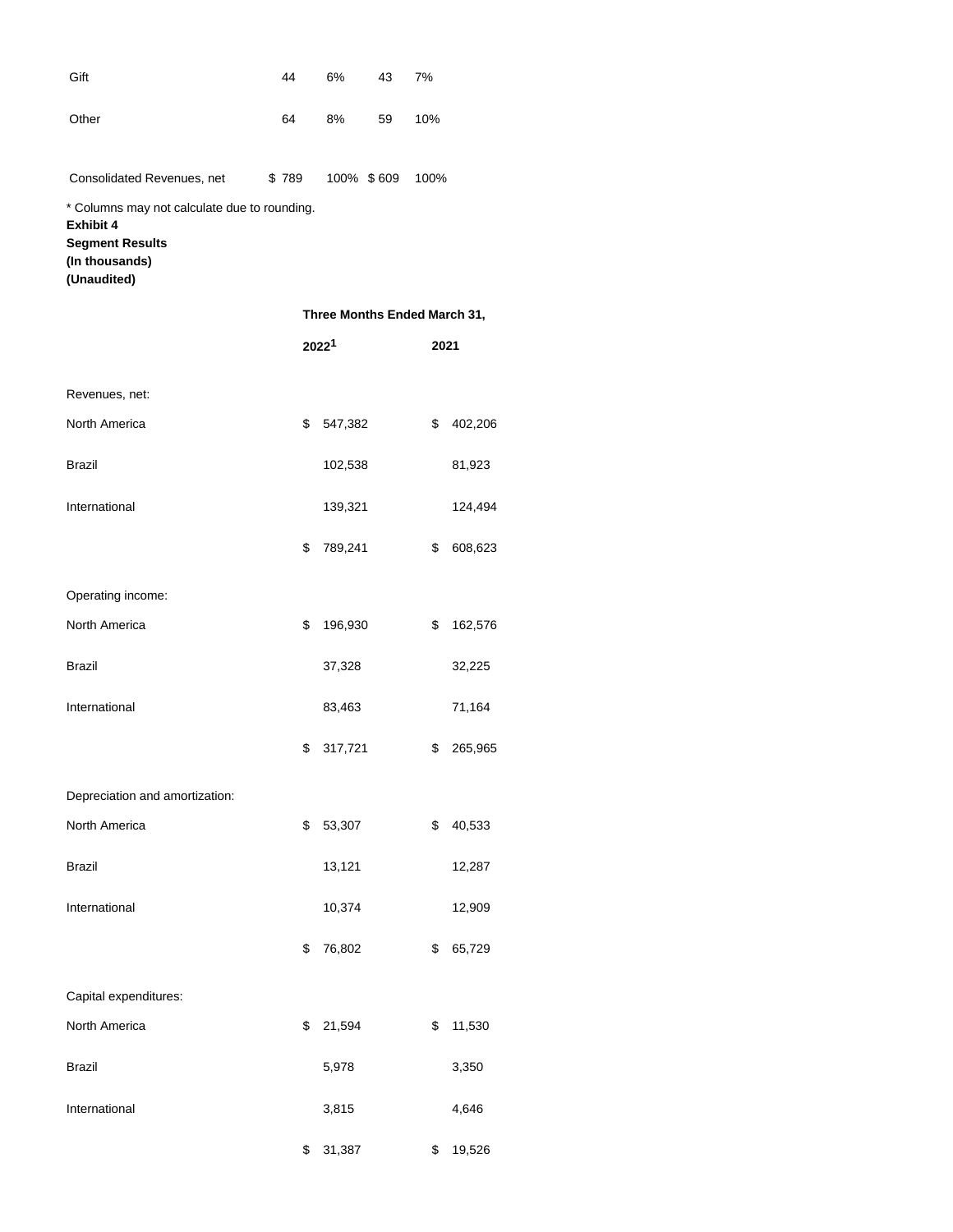1 Results from the 2022 acquisition of Levarti are reported in our North America segment. **Exhibit 5 Reconciliation of Non-GAAP Revenue and Key Performance Metric by Solution to GAAP (In millions) (Unaudited)**

|                                     |                              | Revenues, net            |       | <b>Key Performance</b><br><b>Metric</b> |                                        |          |  |  |
|-------------------------------------|------------------------------|--------------------------|-------|-----------------------------------------|----------------------------------------|----------|--|--|
|                                     | Three Months Ended March 31, |                          |       |                                         | <b>Three Months</b><br>Ended March 31, |          |  |  |
|                                     | 2022*                        |                          | 2021* |                                         | 2022*                                  | 2021*    |  |  |
| <b>FUEL-TRANSACTIONS</b>            |                              |                          |       |                                         |                                        |          |  |  |
| Pro forma and macro adjusted        | \$                           | 298.9                    | \$    | 262.0                                   | 116.5                                  | 111.8    |  |  |
| Impact of acquisitions/dispositions |                              | $\overline{\phantom{0}}$ |       | (0.1)                                   | $\overline{\phantom{a}}$               | (1.6)    |  |  |
| Impact of fuel prices/spread        |                              | 25.8                     |       |                                         |                                        |          |  |  |
| Impact of foreign exchange rates    |                              | (6.2)                    |       |                                         |                                        |          |  |  |
| As reported                         | \$                           | 318.5                    | \$    | 261.9                                   | 116.5                                  | 110.3    |  |  |
| <b>CORPORATE PAYMENTS- SPEND</b>    |                              |                          |       |                                         |                                        |          |  |  |
| Pro forma and macro adjusted        | \$                           | 185.9                    | \$    | 155.6                                   | 27,435                                 | 25,166   |  |  |
| Impact of acquisitions/dispositions |                              | $\blacksquare$           |       | (39.2)                                  |                                        | (7, 132) |  |  |
| Impact of fuel prices/spread        |                              | 0.5                      |       |                                         |                                        |          |  |  |
| Impact of foreign exchange rates    |                              | (2.6)                    |       |                                         |                                        |          |  |  |
| As reported                         | \$                           | 183.8                    | \$    | 116.4                                   | 27,435                                 | 18,035   |  |  |
| <b>TOLLS-TAGS</b>                   |                              |                          |       |                                         |                                        |          |  |  |
| Pro forma and macro adjusted        | \$                           | 81.2                     | \$    | 69.0                                    | 6.1                                    | 5.8      |  |  |
| Impact of acquisitions/dispositions |                              |                          |       |                                         |                                        |          |  |  |
| Impact of fuel prices/spread        |                              | ٠                        |       | $\blacksquare$                          |                                        |          |  |  |
| Impact of foreign exchange rates    |                              | $3.7\,$                  |       |                                         |                                        |          |  |  |
| As reported                         | \$                           | 84.9                     | \$    | 69.0                                    | 6.1                                    | 5.8      |  |  |
| <b>LODGING- ROOM NIGHTS</b>         |                              |                          |       |                                         |                                        |          |  |  |
| Pro forma and macro adjusted        | \$                           | 94.6                     | \$    | 77.8                                    | $8.8\,$                                | $7.3$    |  |  |
| Impact of acquisitions/dispositions |                              |                          |       | (18.7)                                  |                                        | (1.4)    |  |  |
| Impact of fuel prices/spread        |                              |                          |       |                                         |                                        |          |  |  |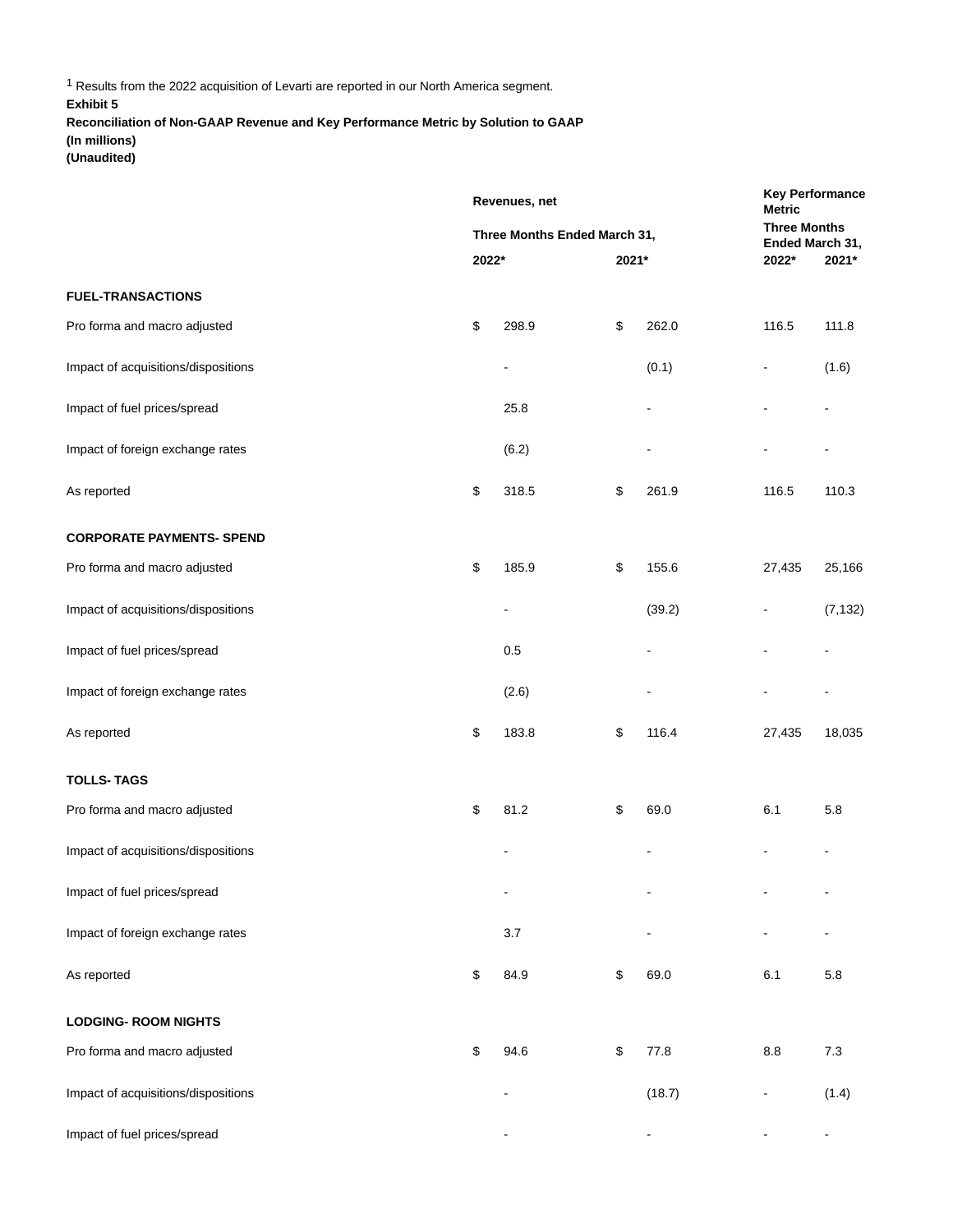| Impact of foreign exchange rates              | (0.1)          | $\blacksquare$ |                             | $\blacksquare$ |
|-----------------------------------------------|----------------|----------------|-----------------------------|----------------|
| As reported                                   | \$<br>94.6     | \$<br>59.0     | 8.8                         | 5.9            |
| <b>GIFT- TRANSACTIONS</b>                     |                |                |                             |                |
| Pro forma and macro adjusted                  | \$<br>43.8     | \$<br>43.4     | 293.0                       | 291.1          |
| Impact of acquisitions/dispositions           |                |                |                             |                |
| Impact of fuel prices/spread                  |                |                |                             |                |
| Impact of foreign exchange rates              | (0.2)          |                |                             |                |
| As reported                                   | \$<br>43.5     | \$<br>43.4     | 293.0                       | 291.1          |
| OTHER <sup>1</sup> - TRANSACTIONS             |                |                |                             |                |
| Pro forma and macro adjusted                  | \$<br>64.2     | \$<br>58.9     | 10.0                        | 9.5            |
| Impact of acquisitions/dispositions           | $\overline{a}$ | $\blacksquare$ |                             |                |
| Impact of fuel prices/spread                  |                |                |                             |                |
| Impact of foreign exchange rates              | (0.2)          |                |                             |                |
| As reported                                   | \$<br>63.9     | \$<br>58.9     | 10.0                        | 9.5            |
| <b>FLEETCOR CONSOLIDATED REVENUES</b>         |                |                |                             |                |
| Pro forma and macro adjusted                  | \$<br>768.6    | \$<br>666.7    |                             |                |
| Impact of acquisitions/dispositions           |                | (58.0)         |                             |                |
| Impact of fuel prices/spread <sup>2</sup>     | 26.2           |                | Intentionally Left<br>Blank |                |
| Impact of foreign exchange rates <sup>2</sup> | (5.6)          |                |                             |                |
| As reported                                   | \$<br>789.2    | \$<br>608.6    |                             |                |

\* Columns may not calculate due to rounding.

1 Other includes telematics, maintenance, food, payroll card and transportation related businesses.

2 Revenues reflect an estimated \$22 million positive impact from fuel prices and approximately \$5 million positive impact from fuel price spreads, partially offset by the negative impact of movements in foreign exchange rates of approximately \$6 million. **Exhibit 6**

**RECONCILIATION OF NON-GAAP GUIDANCE MEASURES (In millions, except per share amounts) (Unaudited)**

The following table reconciles second quarter 2022 and full year 2022 financial guidance for net income to adjusted net income and adjusted net income per diluted share, at both ends of the range.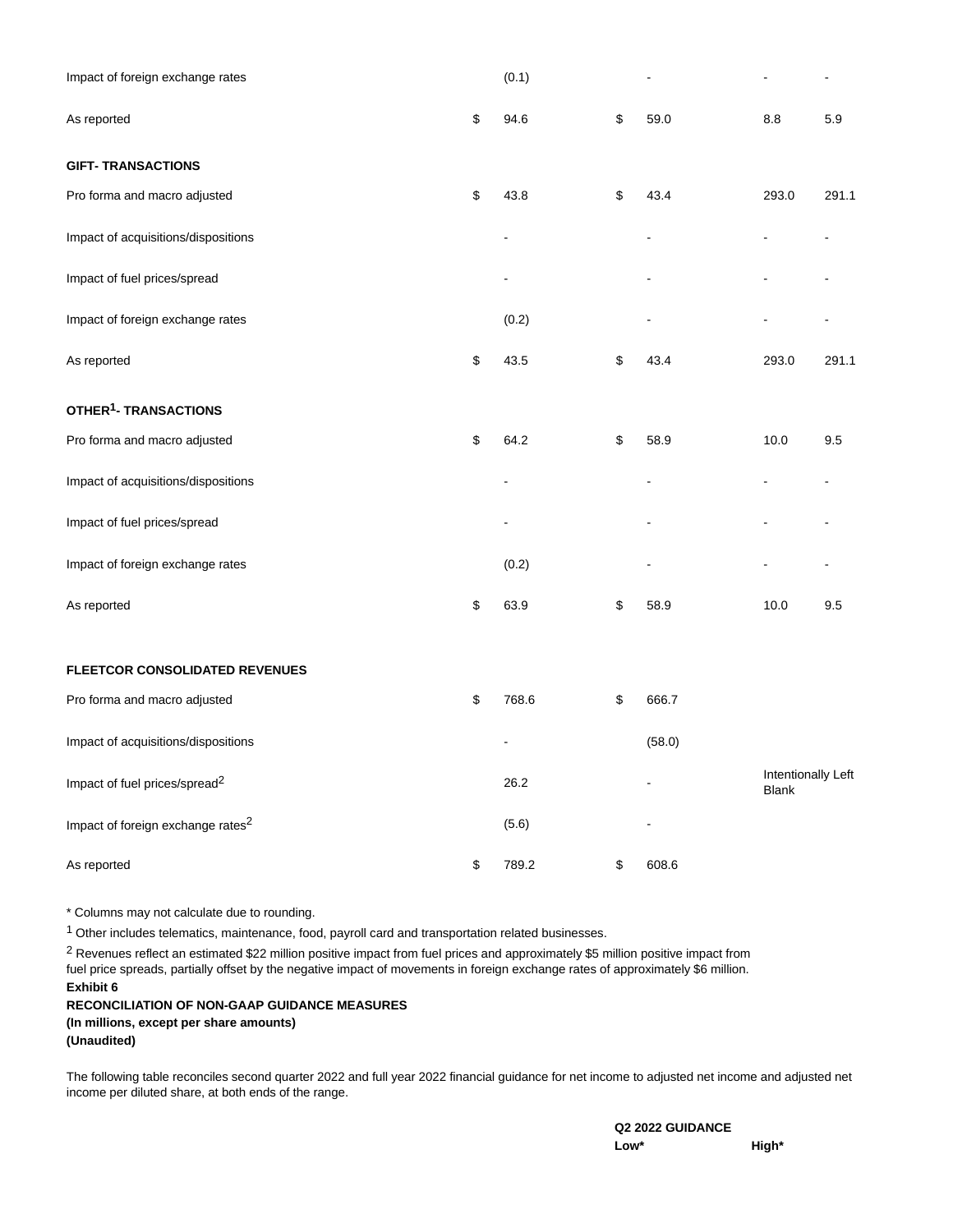| Net income                            | \$<br>227  | \$<br>237  |
|---------------------------------------|------------|------------|
| Net income per diluted share          | \$<br>2.88 | \$<br>2.98 |
| Stock based compensation              | 35         | 35         |
| Amortization                          | 58         | 58         |
| Other                                 | 6          | 6          |
| Total pre-tax adjustments             | 99         | 99         |
| Income taxes                          | (26)       | (26)       |
| Adjusted net income                   | \$<br>300  | \$<br>310  |
| Adjusted net income per diluted share | \$<br>3.80 | \$<br>3.90 |
| <b>Diluted shares</b>                 | 79         | 79         |

|                                       | 2022 GUIDANCE<br>Low* |       | High* |       |
|---------------------------------------|-----------------------|-------|-------|-------|
| Net income                            | \$                    | 950   | \$    | 980   |
| Net income per diluted share          | \$                    | 12.00 | \$    | 12.30 |
| Stock based compensation              |                       | 127   |       | 127   |
| Amortization                          |                       | 227   |       | 227   |
| Other                                 |                       | 20    |       | 20    |
| Total pre-tax adjustments             |                       | 375   |       | 375   |
| Income taxes                          |                       | (100) |       | (100) |
| Adjusted net income                   | \$                    | 1,225 | \$    | 1,255 |
| Adjusted net income per diluted share | \$                    | 15.45 | \$    | 15.75 |
| <b>Diluted shares</b>                 |                       | 79    |       | 79    |

\* Columns may not calculate due to rounding.

View source version on [businesswire.com:](http://businesswire.com/)<https://www.businesswire.com/news/home/20220505006108/en/>

Investor Relations